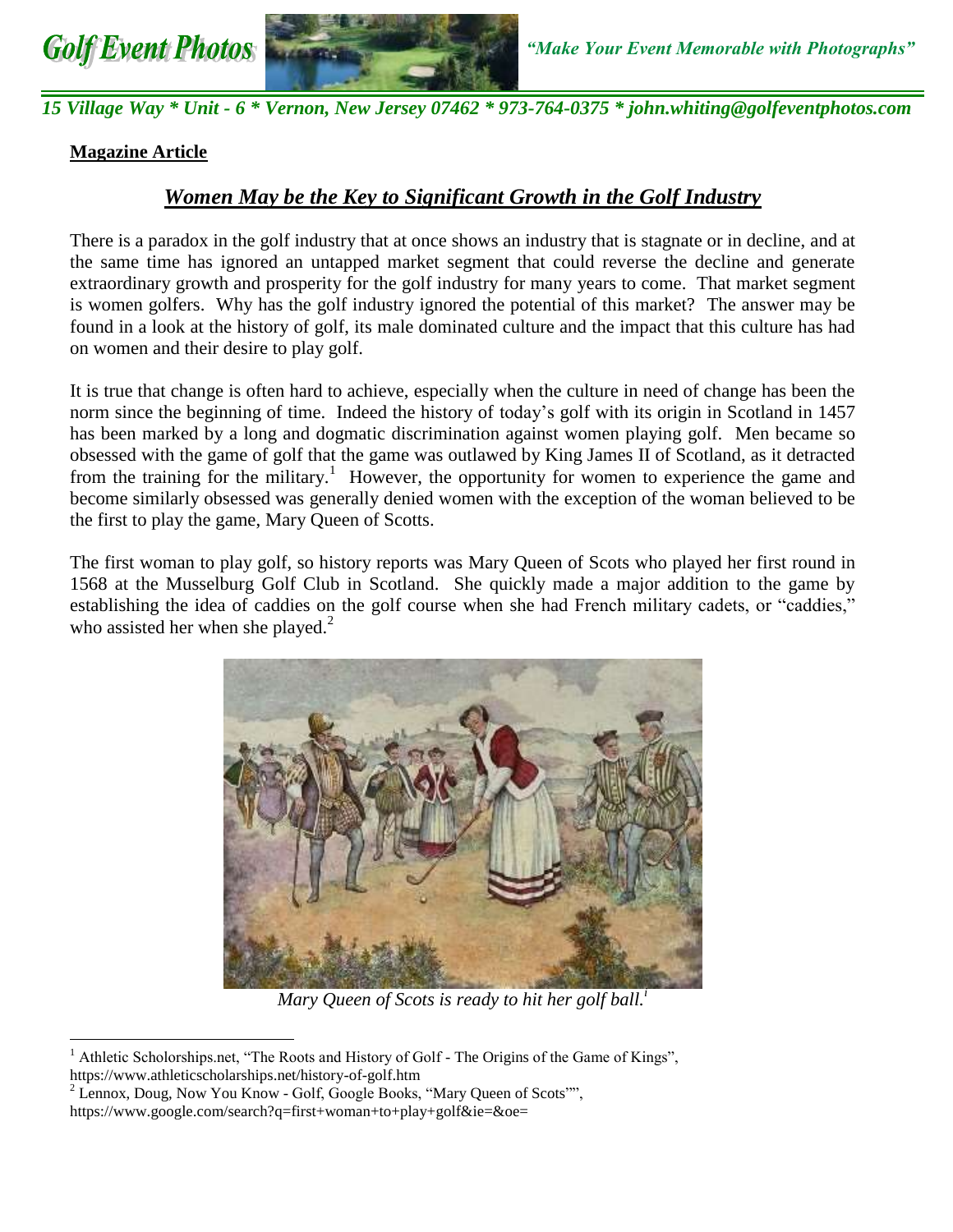During her reign the Queen traveled to France to play golf which led to criticism for playing golf and not spending enough time on Royal matters. She was subsequently beheaded in 1587 at Fotheringhay Castle in England for reasons unrelated to her invasion of the man's sport of golf but for her complicity in a plot to murder Queen Elizabeth. It was during the Queen's reign that the St. Andrews Golf Course was built.<sup>3</sup>

For the next 300 years men played St. Andrews but women were denied access relegated to remain at home doing the things women in those days were allowed to do. There were very few recreations open to women at this time; croquet, battledore and archery were some of their pastimes. Many of these young ladies' fathers and brothers were members of the Royal and Ancient Golf Club who came to spend the summer in St Andrews.

To provide activity for these ladies who were barred from playing golf, it was decided that a piece of ground be found where the ladies could play without the public gaze and away from the caddies. A nine hole course was laid out to keep the ladies busy while the men played golf. The course was a "miniature links", designed by Old Tom Morris requiring a cleek and a putter and with this addition the St Andrews Ladies' Golf Club was formed in 1867.





*Lady putting at St Andrews 1886 Women putting at the St Andrews Ladies' Golf Clubii*

At the end of the 19th men continued to work to keep ladies off of the golf course. Lord Moncrieff decreed that women should not hit the ball any further than 60-70 yards. "Not because we doubt a lady's power to make a longer drive but because that cannot well be done without raising the club above the shoulder." He was concerned about the women's need to be discreet. To justify his decree he stated

 $\overline{a}$ <sup>3</sup> Berkley Golf Consulting, "Learn The History of Women's Golfhttp://nancyberkley.com/774892.html

<sup>4</sup> St Andrews Ladies' Putting Club, "Club History", http://www.standrewsputtingclub.com/history/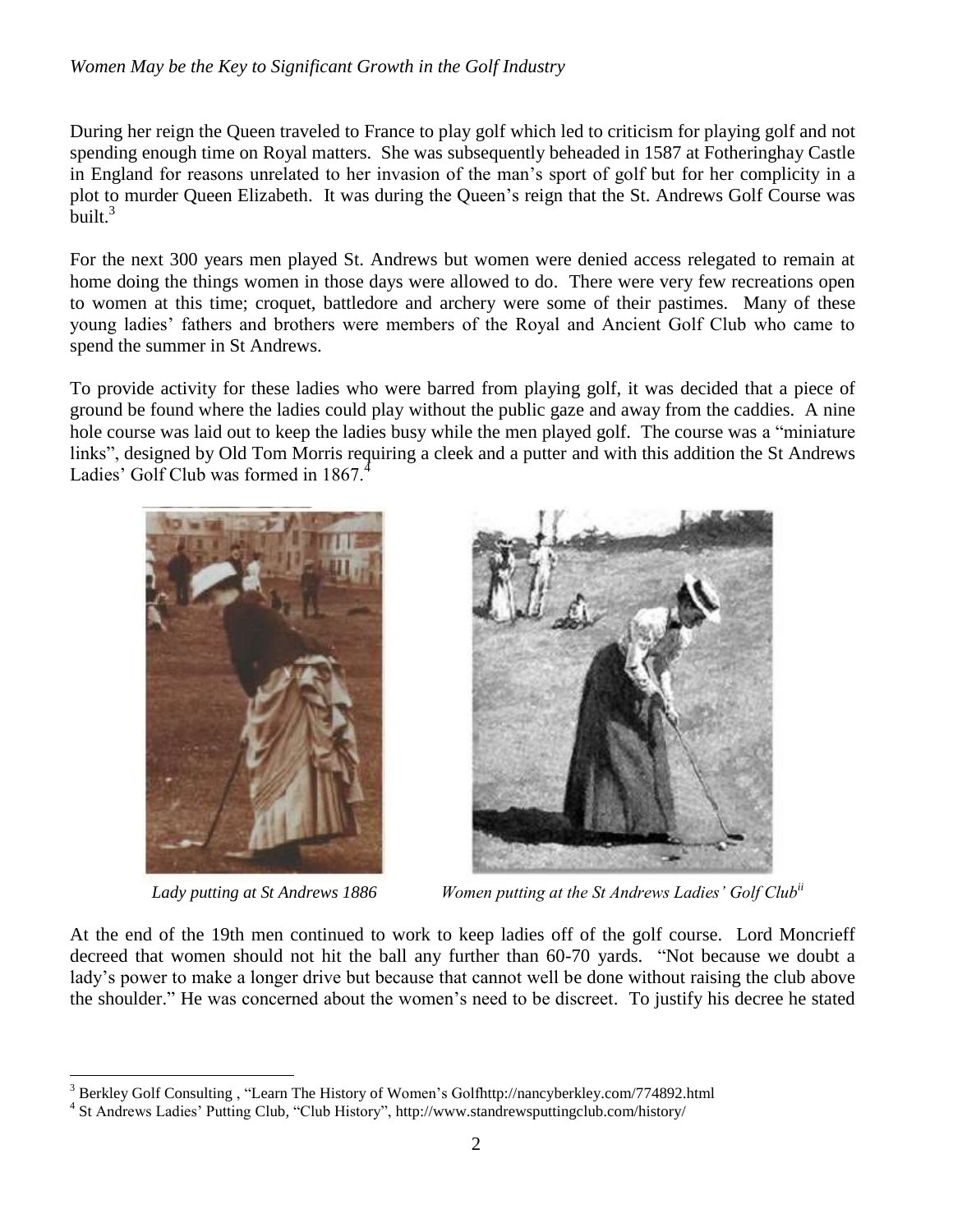"Now we do not presume to dictate but we must observe that the posture and gestures requisite for a full swing are not particularly graceful when the player is clad in female dress."<sup>5</sup>

In 1893, in response to a request for advice from Miss Blanche Martin regarding the startup of the Ladies Golf Union., a leading amateur by name of Horace Hutchinson responded:

"Dear Miss Martin,

I have read your letter about the proposed Ladies' Golf Union with much interest. Let me give you the famous advice of Mr Punch (since you honour me by asking for my opinion). DON'T.

Women never have and never can unite to push any scheme to success. They are bound to fall out and quarrel on the smallest or no provocation; they are built that way!

They will never go through one Ladies' Championship with credit. Tears will bedew, if wigs do not bestrew the green. Constitutionally and physically women are unfitted for golf.

They will never last through two rounds of a long course in a day. Nor can they ever hope to defy the wind and weather encountered on our best links even in spring and summer. Temperamentally, the strain will be too great for them."<sup>6</sup>

The ongoing discrimination and prejudice against women playing golf is characterized by the word 'golf' alleged to be an acronym formed from "gentlemen only; ladies forbidden". Historians agree that that it's likely that the myth of "gentlemen only, ladies forbidden" as the origin of the word golf arose as a joke made by golfers during earlier times, in the late  $19^{th}$  century or early  $20^{th}$  century.<sup>7</sup> While it is unknown the exact source of this expression, it clearly underscores the attitude of many male golfers and golf clubs toward women.at that time.

With the arrival of golf in the United States the emerging golf clubs continued the "Gentleman Only" culture by banning women from membership and playing golf. The exception was the Shinnaecock Hills Golf Club on Long Island which was the 1st to open its membership to women in 1891. It is noteworthy that golf for women proved so popular that the club opened a 9-hole course for women two years later.<sup>8</sup> The first ladies golf tournament in the U.S. was held 3 years later in 1894 on the 7-hole Morristown, N.J., course – which later becomes Morris County Golf Club.

Discrimination against women in golf continued into the 1900s with men still asserting that women did not have the physical and mental qualities required to play the game. Male golfers would say "Women talk too much, they play too slowly, they can barely hit the ball out of their own shadows. And when one wins a mixed event... Well of course she did—just look at her high handicap! And anyway she was playing from the ladies' tees."<sup>9</sup>

 $\overline{a}$ 

https://www.thoughtco.com/origins-of-the-word-golf-1561083

 $<sup>5</sup>$  Women's Golf Journal, Mair, Lewine, "Gentlemen Only, Ladies Forbidden – a history",</sup>

https://womensgolfjournal.com/golf/no-women-allowed/

 $6$  Ibid.

<sup>7</sup>ThoughtCo., Kellly, Brent, "Is Golf an Acronym for Gentleman Only Ladies Forbidden? March 30, 2017,

<sup>8</sup> Ibid.

<sup>&</sup>lt;sup>9</sup> Ibid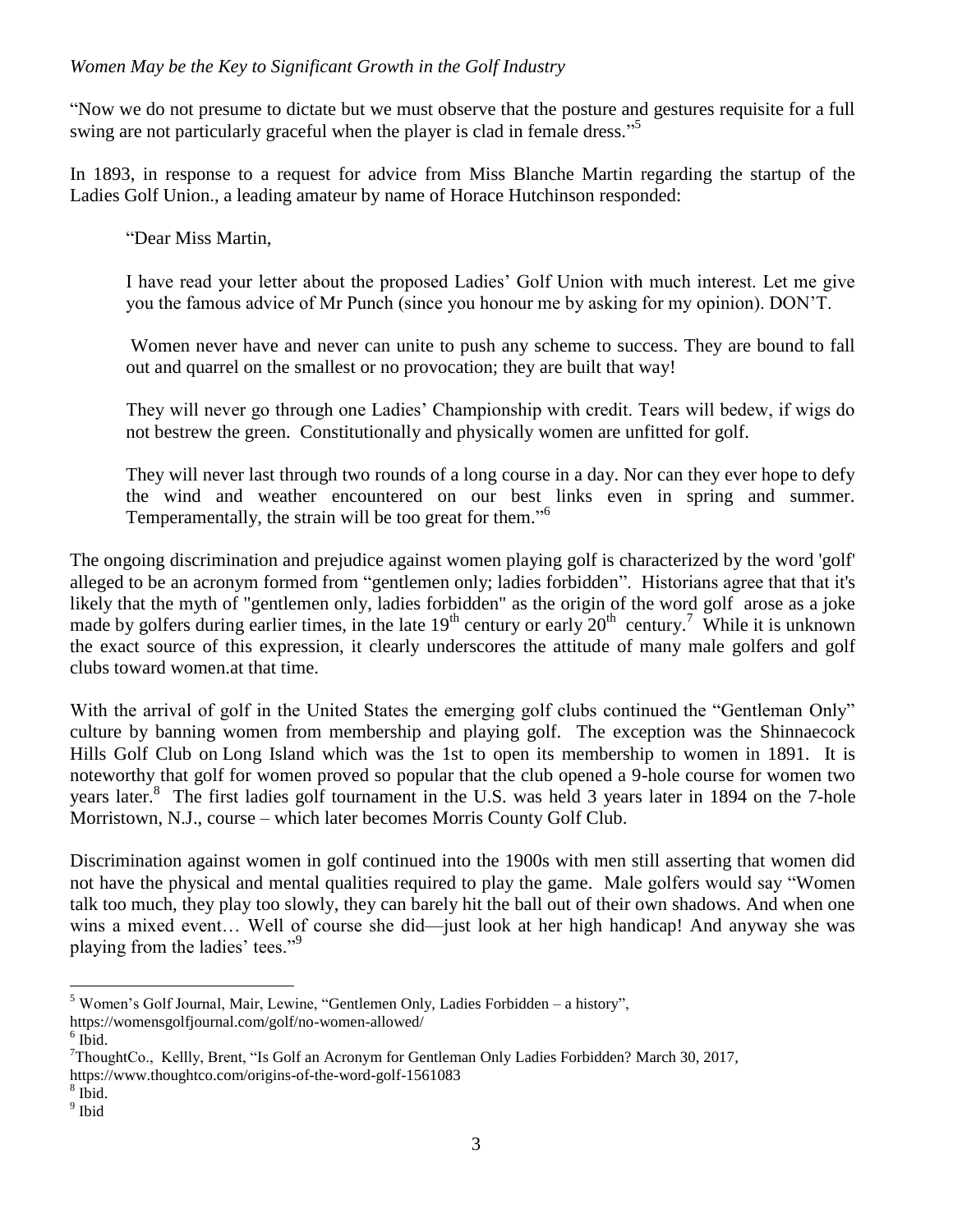The claim by male golfers that women could not compete with men was put to rest forever by an event that took place in England July 15, 1951.

Leonard Crawley, a golf writer and former British Walker Cup team member was skeptical about the golfing ability of the American women professional golfers. Fred Corcoran, the first Commissioner of the U.S. Women's Association responded. He challenged Crawley's disrespect for women golfers by asserting that American professional women could beat any team of British male amateurs Crawley could put together as a team. A match between a team of six British male golfers and six American women was arranged.

The American women's team of Babe Zaharias, Betty Jameson, Peggy Kirk, Betty Bush, Patty Berg and Betsy Rawls made the trip to England to play the six British Walker Cup male stars at the Wentworth Golf Club. The Babe requested to be matched against Crawley. The American women swept the British male stars 6 matches to 0, with the Zaharias with a 74 from the back tees on one of the most challenging courses in the country. After this historic golf match in which the women golfers did not allow the British men to win a single match dispelling the long standing assertion that could not compete with men on the golf course.

Mildred Didrikson Zaharias—better known by the nickname "Babe"—was born on June 26, 1911, in Port Arthur, Texas was a gifted athlete. She won an unprecedented 82 amateur and professional tournaments before her untimely death at age 45. She was once named by the Associated Press as the "Woman Athlete of the Half Century" and went on to be a founding member of the LPGA and the LPGA's winningest golfer.<sup>11</sup>



*Mildred "Babe" Didrikson Zaharias shows off her winning golf swingiii*

 $\overline{a}$ 

<sup>&</sup>lt;sup>10</sup> Janke, Ken, Firsts, Facts, Feats & Failures in the World of Golf: John Wiley & Sons, page 177. December, 2006. <sup>11</sup> History, Andrews, Evan, "10 Things you May Not Know About Babe Didrikson Zaharias, June 24, 2016, http://www.history.com/news/10-things-you-may-not-know-about-babe-didrikson-zaharias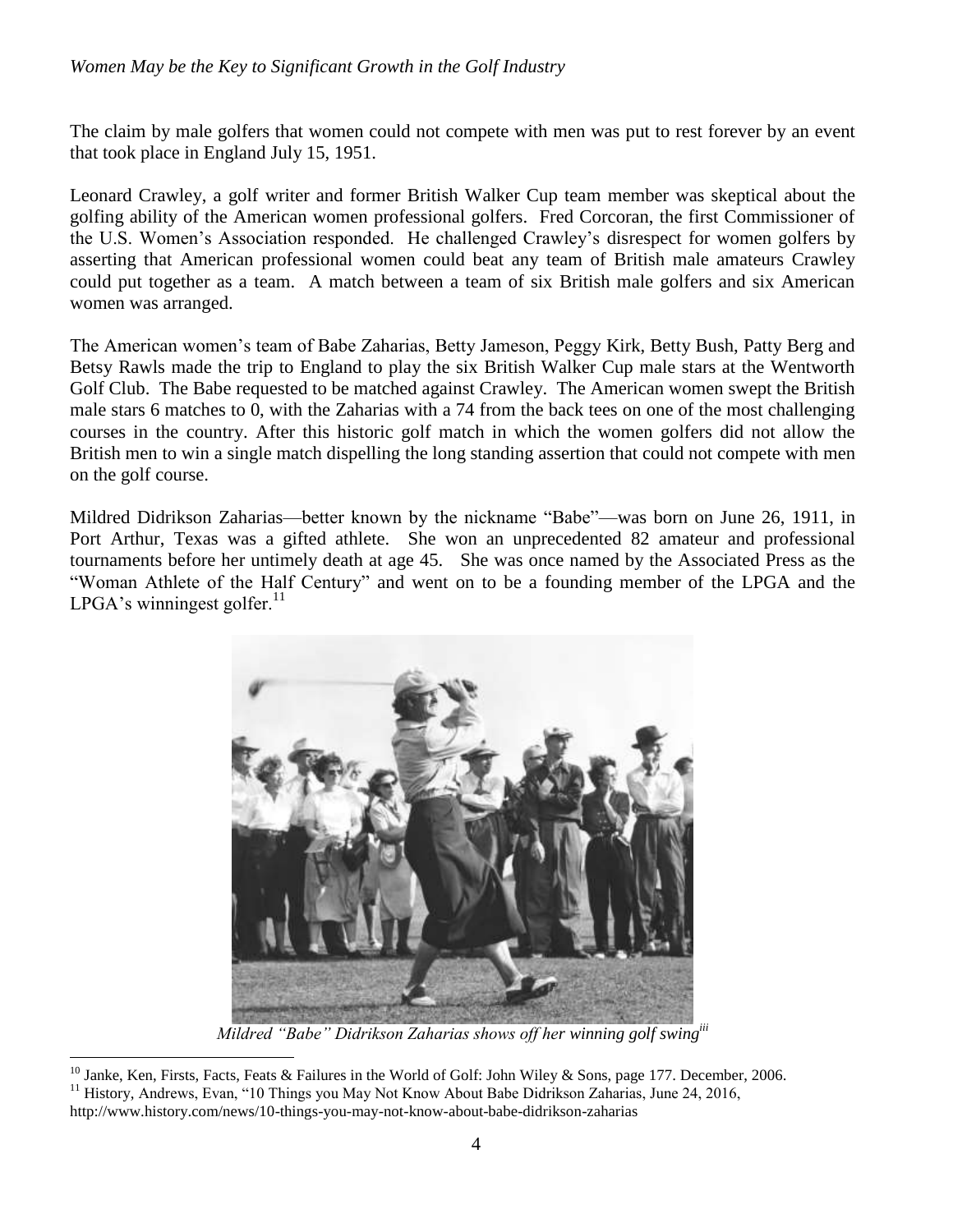Babe Zaharias and her teammates put to rest the long held belief that women lacked the physical, emotional and competitive will to compete at the highest level in golf. With that myth dispelled, the discussion could move forward toward women getting the respect they are entitled to as golfers, that women with an interest in the sport could compete with men if they had a will to and that the only thing that can keep women from becoming a major force in gold is the inability of the golf industry to make the accommodations required to make women fell welcome on the golf course and design golf instruction programs based on the interests of the female golfer.

Not only has the LPGA gone on to prove the ability to play the game at the highest levels, it has also helped change the image of women on the golf course. In the past women golfers were expected to be seen and not heard and were required to wear conservative clothing in keeping with the norms of the day. The photos below show some of the changes that have occurred over the past 100 years.





*1908 Golf Attire 1901 Golf Attireiv*





*1950s Golf Attire Contemporary Golf Attire* 

*v*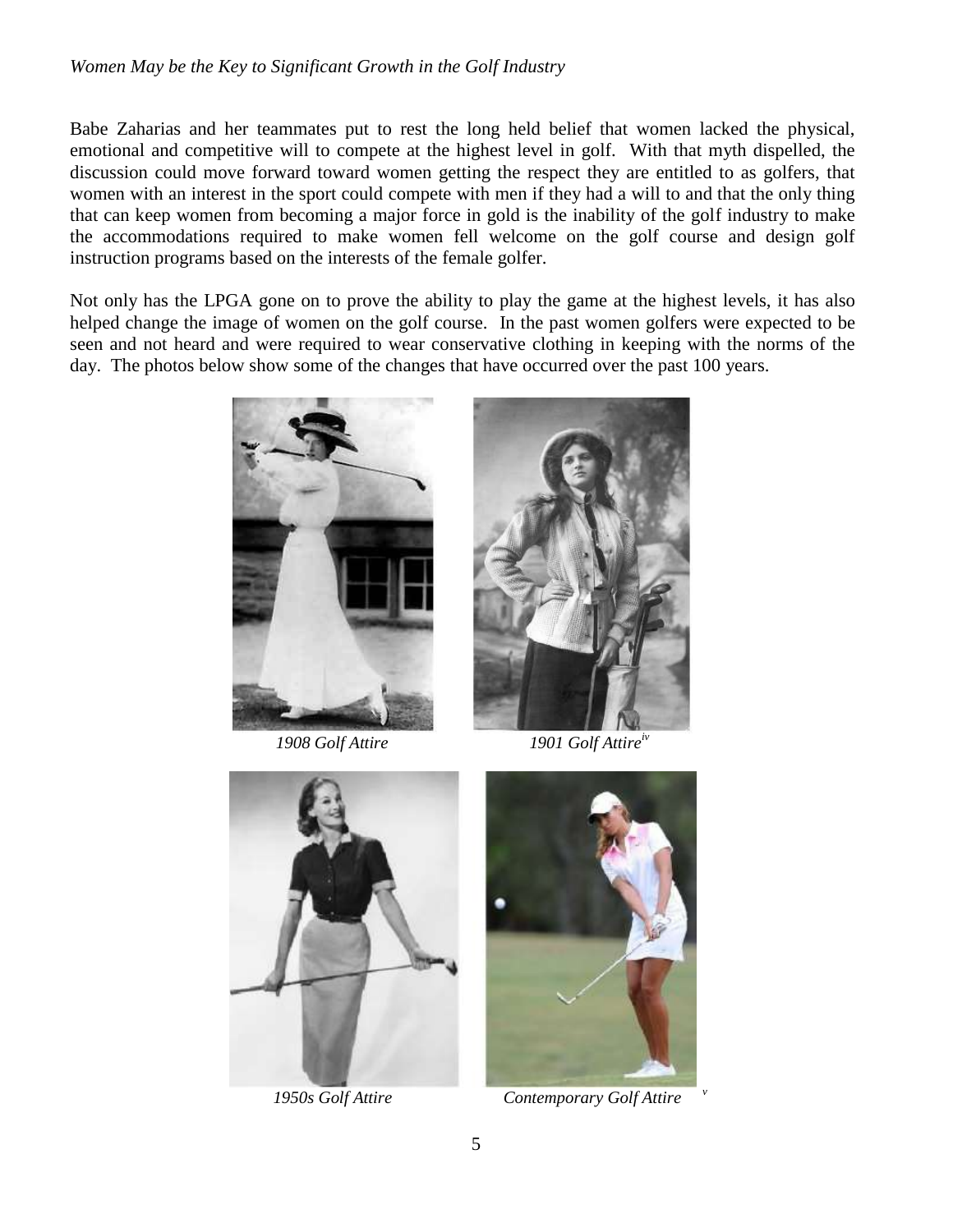Over time both the image of the female golfer has not only changed on the golf course, but in the media and as attractive celebrities.

The advent of the LPGA's interest in modernizing the image of women golfers and capitalizing on the attractive and popular young golfers today resulted in further advances in how women golfers were perceived. The media has played a significant roll in this image change as exemplified by Golf Digest Magazine's portrayal of some of the LPGA's most attractive golfers and witnessed by the stir among golfers and the golf industry by featuring female golfers on its magazine cover dressed in provocative garb other than their usual golf attire. The picture on the cover of Golf Digest's May 2015 edition of Lexi Thomson is testimony to the change in the image of women in golf. Clearly the image of women in golf has changed in the world of women's golf since Lord Moncrieff's decree.



*May 2015 edition of Golf Digest cover advances the image of women in golfvi*

Not only can women golfers look good on and off of the golf course but many familiar with women who play the game would argue that all things being equal, women could compete with and in many cases out score men. While doing so it is likely that they would respect the spirit of the game without the need for profane outbursts after a missed shot, the need to smoke a smelly cigar, claim they had miraculously found their golf ball when it had clearly been lost and find it necessary to drink a beer or two to calm their nerves during the round.

It may be hard for some to understand why so few women play golf today. The answer may lie in the "Gentleman Only" culture that since the inception of the game had been the norm. Women just didn't think of golf as a women's sport resulting in women never having had a lot of interest in golfing. This is not because they can't be good golfers, but more likely due to a lack of golf programs designed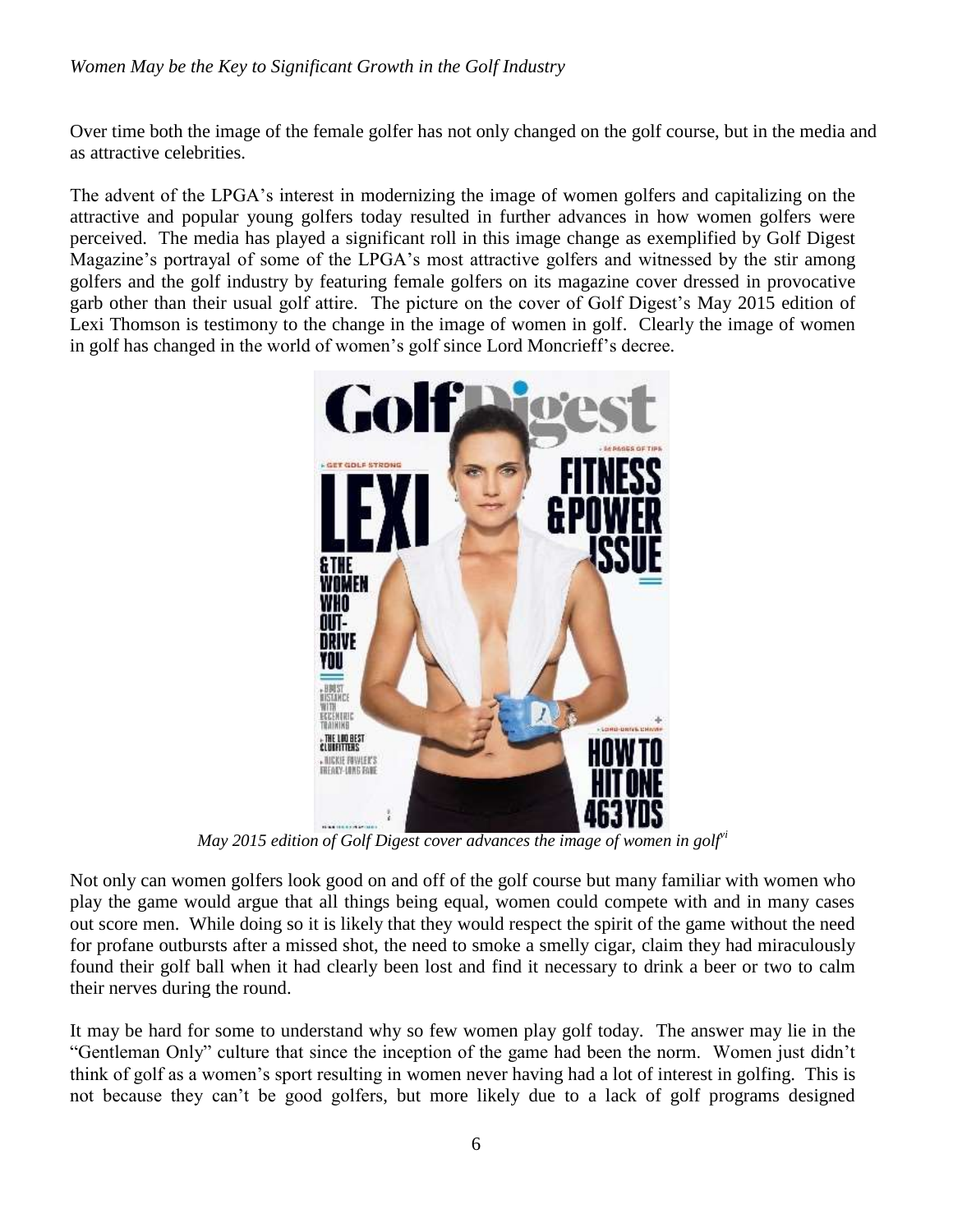specifically for women. This has reduced their interest in spite of the fact that so many of those who ignored the anti-women attitude that has been pervasive in golf have learned the game, had a lot of fun and became extremely successful in playing the game.<sup>12</sup>

Unfortunately as recently as 2003 top male golfers including Vihay Singh and Nick Price criticized Annika Sorenstam, the world's leading woman golfer, for daring to tee up in the all-male PGA Bank of America Colonial tournament. The argument by many was that the PGA is for men and the LPGA is for women.

Interestingly, then world #1 golfer Tiger Woods came to Sorensen's defense by stating Singh's comments were "very unfortunate" and "I don't think his is a widely-held view. My message to Annika is 'just go and play'." The world's #4 Phil Mickelson suggested that Sorenstam was fighting inbuilt sexism among his fellow pros. He added "If there is a female good enough to compete, I think she should," adding "...I have a hard time understanding the other side of it." $13$ 

Today women make up just 25% of adults over 18 playing golf. Recent research from Golf Datatech, notes that golf growth remains flat with rounds nationally up just 1 percent in 2016 compared to 2015. These numbers are part of the reason why gloom-and-doom attitudes still plague the industry. However this does not need to be the future for golf.<sup>14</sup> Ironically, it is women golfers who in the past have been discouraged from playing the game who can halt the decline in golf and bring an era of extraordinary growth and a new prosperity to the golf industry.

The golf industry needs to take note that the less active male and less interested-in-golf male generation is here with us. They ask "what has rendered golf in such a decline?" One expert observes that the decline is in great part due to "poorly organized and ineffective programs for  $\dots$ women".<sup>15</sup>

One might ask why the golf industry has not recognized the potential of the women golfer market to not only end the decline but produce a dramatic increase in golf course visitor rates and attractive new revenues for golf clubs, golf resorts and the golf industry in general.

An analysis of the impact that woman have had in other circumstances when liberated from being denied their right to equal access and given the opportunity to participate provides evidence of what might be achieved if the golf industry ends its defacto discrimination against women and begins to provide creative programs specifically targeted at getting more women playing golf.

One example is the dramatic growth in the women's turnout when granted the right to vote. Until the ratification of the Nineteenth Amendment to the United States Constitution in 1920 women did not vote. Over the next 40 years women demonstrated how they would react when restrictions were lifted. In 1980 women surpassed men in voter turnout.<sup>16</sup> In 2016 63.3% woman voted compared to 59.3% of

 $\overline{a}$ 

 $12$  Op cit., Janke, Ken.

<sup>&</sup>lt;sup>13</sup> The Telegraph, Lusher, Adam, "Golf's leading men outraged at teeing off with a woman", May 18, 2003,

http://www.telegraph.co.uk/news/worldnews/northamerica/usa/1430460/Golfs-leading-men-outraged-at-teeing-off-with-awoman.html

<sup>&</sup>lt;sup>14</sup> Golf Advisor, https://www.golfadvisor.com/articles/2016-golf-trends-16189.htm

<sup>&</sup>lt;sup>15</sup> American Censorship, Paul, George "Why Is the Game of Golf In Decline In America?", October 7, 2015,

http://americancensorship.org/game-golf-decline-america/

<sup>&</sup>lt;sup>16</sup> Wikipedia, the Free Encyclopedia, "Voting gender gap in the United States", https://en.wikipedia.org/wiki/Main\_Page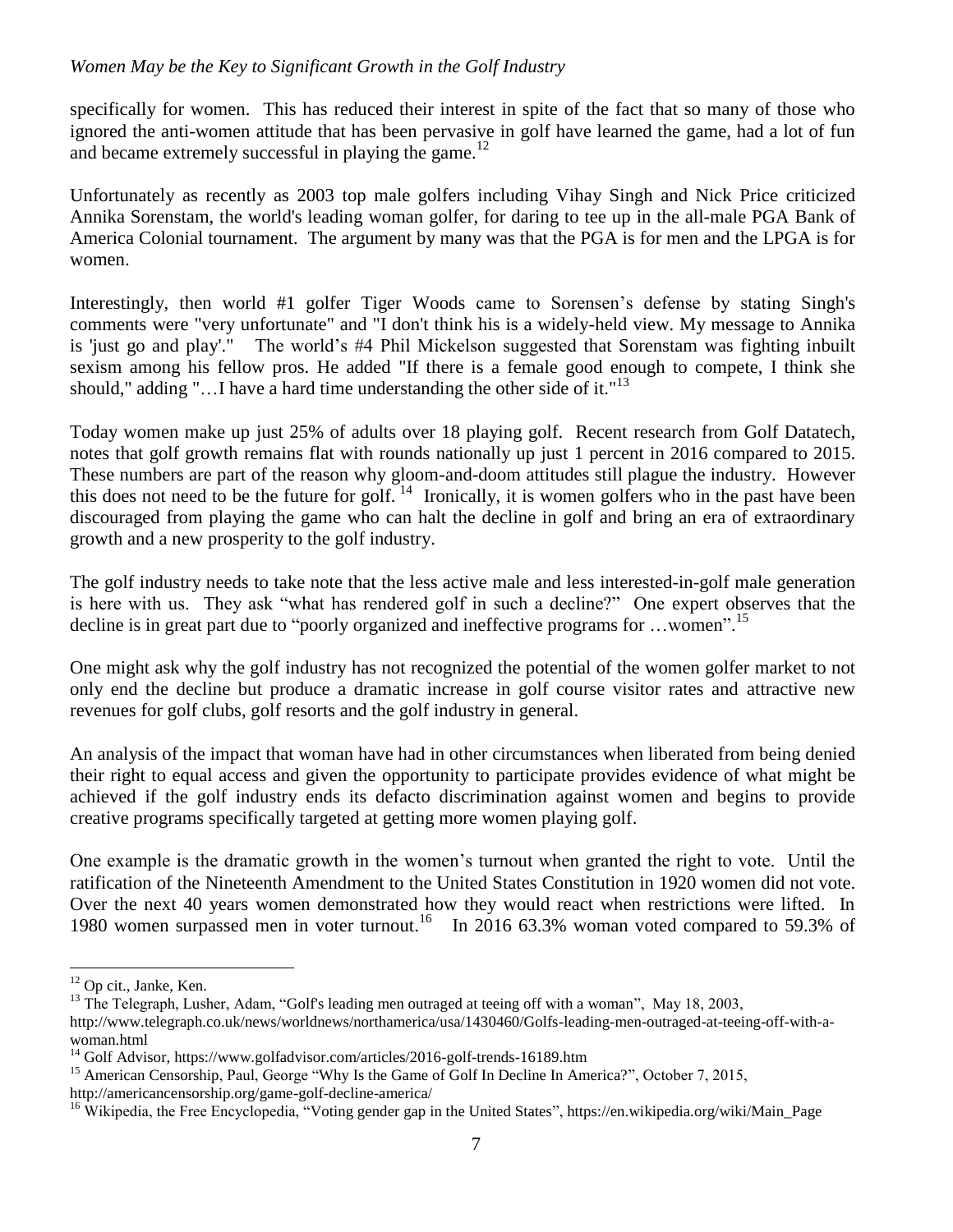their male counterparts. Is it possible that the number of women who play golf could eventually surpass the number of men who play the game? As in golf, critics who opposed granting women the right to vote argued that the woman's place was in the home (sound familiar) and that woman were not interested, sufficiently educated nor emotionally capable of adding value to the political process. Today, more women than men turn out to vote.

The growth of women's participation in in the labor force since the end of World War II and the changing of the culture that, like in golf, believed the women's place was in the home provides another example. Over the past 70 years, women's participation in labor force activities has greatly expanded. As this attitude toward women in the labor force began to change women entered the work force in greater numbers and their participation rose rapidly from the 1960s through the 1980s In 2014 the number of women in the labor force exceeded men reaching 57% a growth of 24% since 1946. Given the same opportunity to play golf is it likely that women would approach a similar gain in participation? If so what might the impact be on the golf industry?

When golf arrived in the United States in the late 1800s a women's primary job was as a housewife with the prevailing thought being that golf was a man's game and the women's place was in the home.

The examples above would suggest that once the barriers to women's participation in golf are recognized and lifted that an insurgence of new golfers could be achieved that which could result in dramatic growth and extraordinary financial gain for the golf industry. To determine the validity of this proposition programs must be created that are women centered and the industry must reach out to women based on these new programs.

To provide further support to this idea, American women now represent 5 Trillion of economic spending. They are an incredible source of business and for the most part it is woman who makes the vacation decisions. Miklós Breitner a senior marketing professional with extensive experience in the golf industry observes "In many instances women as source of revenue is neglected or untapped, like in the golf industry". He goes on to say "Although the golf business has been dominated by male participation, we should not neglect female golfers. They are representing 19.3% of all golfers. Just in the US there is a potential 38 million women who are open to golf". These data would suggest that the women's market is ready to be tapped and that it is only for the golf industry to figure out how to tap it.

Is there a model that the golf industry might adopt to guide the process needed to increase women's interest in playing golf?

Indeed there is! The dramatic growth in the participation of youth golfers provides an excellent example of how programs tailored to meet the specific interests of the golfer market can dramatically grow participation, and the results that might be achieved if this type of program is implemented.

Prior to the advent of The First Tee established by the World Golf Foundation in November 1997 the involvement of youth in golf was barely significant. In just 20 years the total number of youngsters participating in The First Tee reached 4.1 million, the most in the program's history. The PGA Junior League Golf reports a 300% increase over the past three years, from 9,000 young golfers on 740 teams in 2013 to 36,000 youngsters on 2,900 teams in 2016.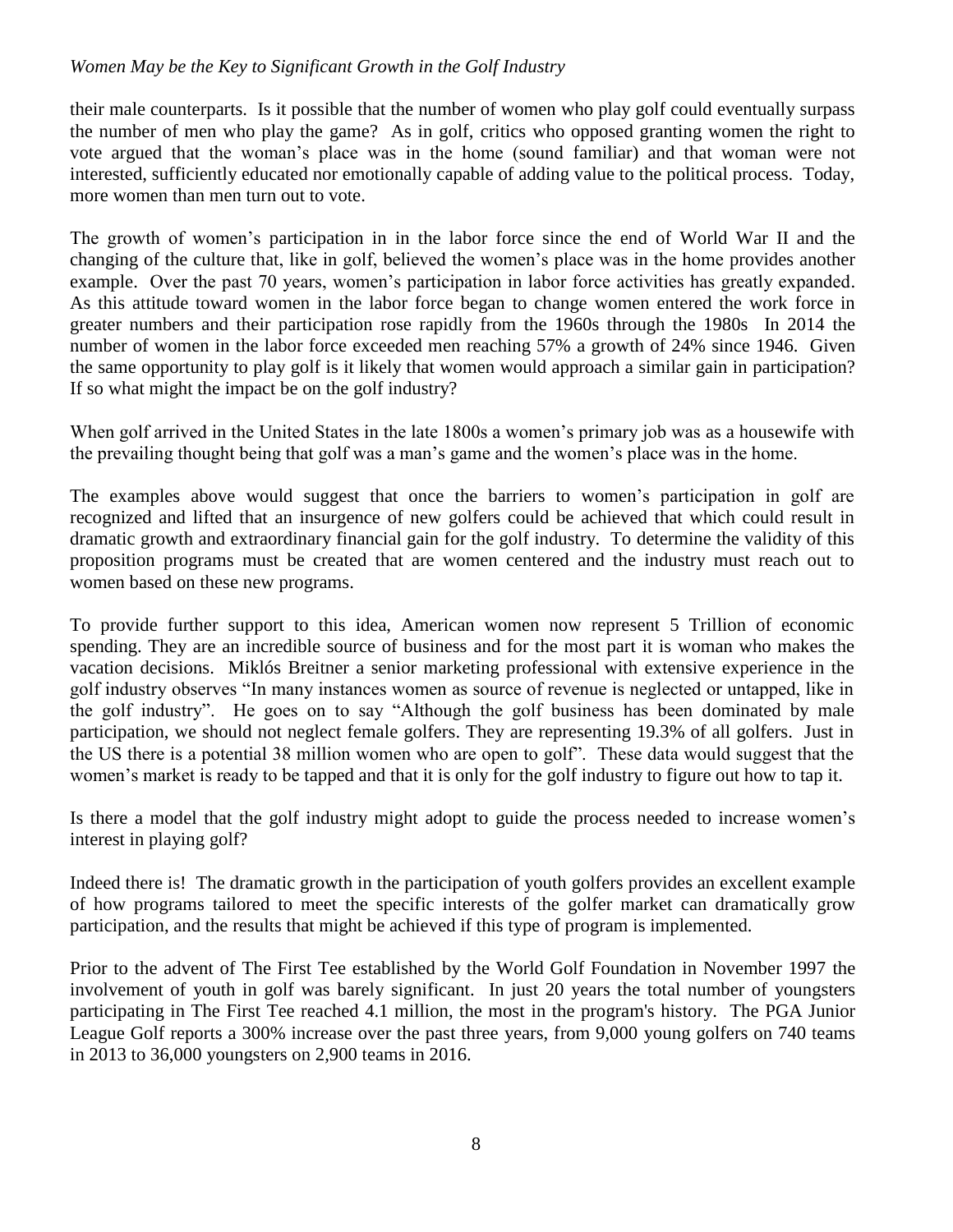More specifically, the LPGA and USGA Girls Golf program continues to grow from 4,000 participants in 2010 to 40,000 in 2015 a 1000% increase. The chart below documents the growth performance of youth participation in golf compared to other popular sports programs.<sup>17</sup>



*The growth in junior golf has dramatically outperformed all other youth sports programs.vii*

The fact that similar growth to that achieved by First Tee Program was experienced by the LPGA and USGA Girls Program tends to confirm and validate the potential for similar growth to be achieved in women participation in golf if a similar model is followed.

Were the results achieved by First Tee and LPGA and USGA Girls Golf program duplicated in golf the impact on the golf industry could be revolutionary leading to extraordinary growth and prosperity for the industry.

If Breitner is correct, and programs targeted specifically toward attracting women to golf based on the First Tee and LPGA Girls Golf Program models could generate an increase from 22.5%<sup>18</sup> to 44% adding 13,050,000 new women golfers. At an average tee time cost rate of  $$60.00<sup>19</sup>$  the new revenues generated for golf courses could result in an increase in tee time sales by \$783,000,000 in new tee time sales.

Further, if these models were followed and similar results achieved the number of new women golfers might grow to an extraordinary 22,475,000 women golfers generating a growth in new tee time sales alone of \$1.4 billion. These tee time sales could be doubled by related pro shop,  $19<sup>th</sup>$  hole food and beverage and overnight stay sales.

If women's interest in the game of golf paralleled their performance as voters (and golf is clearly more fun than voting), it is not unrealistic to predict that in the future the number of women playing golf could be greater than the number of men.

 $\overline{a}$ 

 $17$  Golf Advisor, Deegan, Jason Scott, "Looking Back: The 10 encouraging golf trends that caught our attention in 2016", December 13, 2016, https://www.golfadvisor.com/articles/2016-golf-trends-16189.htm

<sup>&</sup>lt;sup>18</sup> The Statistics Portal, "Number of people who played golf within the last 12 months in the United States from spring 2008 to spring 2017 (in millions)", 2017, https://www.statista.com/statistics/227420/number-of-golfers-usa/

<sup>19</sup> Golfweek, Rose, M.L. "The Average Cost for a Round of Golf", http://golftips.golfweek.com/average-cost-round-golf-20670.html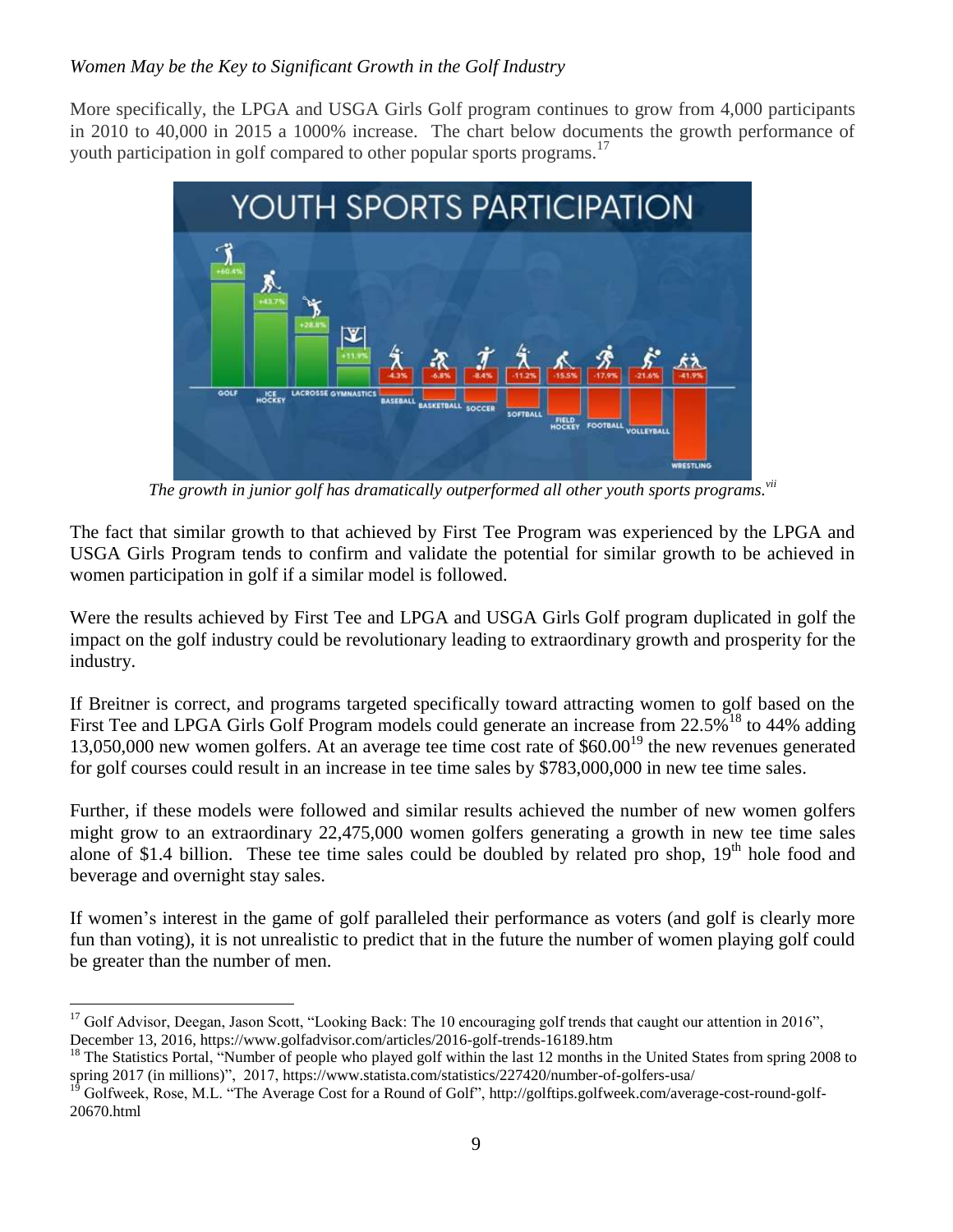Once the golf industry comes to the realization that the women's market segment represents this extraordinary growth potential an economic revolution may occur in golf.

One golf expert agrees, "You need to find out what (women) want out of the game, what makes them happy to come to the golf course on a regular basis, what you need to do to make them feel wanted, how to reduce the intimidation factor and most importantly how to make the game of golf fun for them. He also suggests that more women golfers could be a magnet for attracting more male golfers. He suggests "Where there are more women, there are more men!"  $20$ 

What are some of the benefits that can come to women who decide to play golf?

Women are clearly different than men in terms of what might interest them in playing golf. Women will be sensitive to the fact that the game can be very intimidating for beginners; women will not want to embarrass themselves in the eyes of their playing partners: women will be more concerned about how they look on the golf course than men; women will have less interest in how far they can hit the ball and more interest in how they look doing it; and women will be less interested in the competition and who is winning and more interest in enjoying being on the course and having fun.

Men are less likely to pay a lot of attention to the beauty of the day and the golf course while women will find a nice day and a beautiful golf course one of the joys of playing the game. Predictably, socializing will tend to be of more interest to the female golfer both on the golf course and at the 19th hole following a round of golf while men will be inclined to focus on the game and their performance. These differences need to be taken into consideration as golf clubs design programs tailored to the interest of women and to attract women golfers to learn to play the game.

As long ago as 2013 a Forbes article argued that women could be both a vehicle of dramatic growth but attractive to women. The article said "The sport requires finesse instead of brute strength; it's social; it's played in some of the most beautiful settings on earth; its coed; the fashion is great; and cocktails and conversation await the end of every game. So why aren't more women playing? "Our research shows that there are millions of women who want to participate in golf, but they don't feel welcome. They haven't been invited."<sup>21</sup>

Professional women do recognize the value of golf as a vehicle to advance their careers. Research tells reports that 86% of the women felt sports helped them to become more disciplined; 81% felt participating in sports helped them function better as team players in the workplace; 69% of the women felt sports helped them develop leadership skills; 68% of the women believed their past in sports helped them learn to deal with failure; and 59% of the women thought sports gave them a competitive edge over others in the business world.<sup>22</sup> Women in business have learned they can expand their opportunities for advancement by being on the golf course with decision makers when their counterparts who do not play golf are denied this opportunity.

 $\overline{a}$  $20$  Golfdom, Woodward, Mark, "Shouldn't ladies lead the way to golf growth?, October 21, 2013, http://www.golfdom.com/shouldnt-ladies-lead-the-way-to-golf-growth/

 $21$  Forbes, Brennan, Bridget, "PGA Looks to Women to Grow Golf", February 7, 2013,

https://www.forbes.com/sites/bridgetbrennan/2013/02/07/pga-looks-to-women-to-grow-golf/#66ef5e9252bb <sup>22</sup> The First Tee, Breitmoser, Chance, "Why Should Girls Play Sports Like Golf?, March 21, 2016,

https://thefirsttee.org/2016/03/21/girls-play-sports-golf/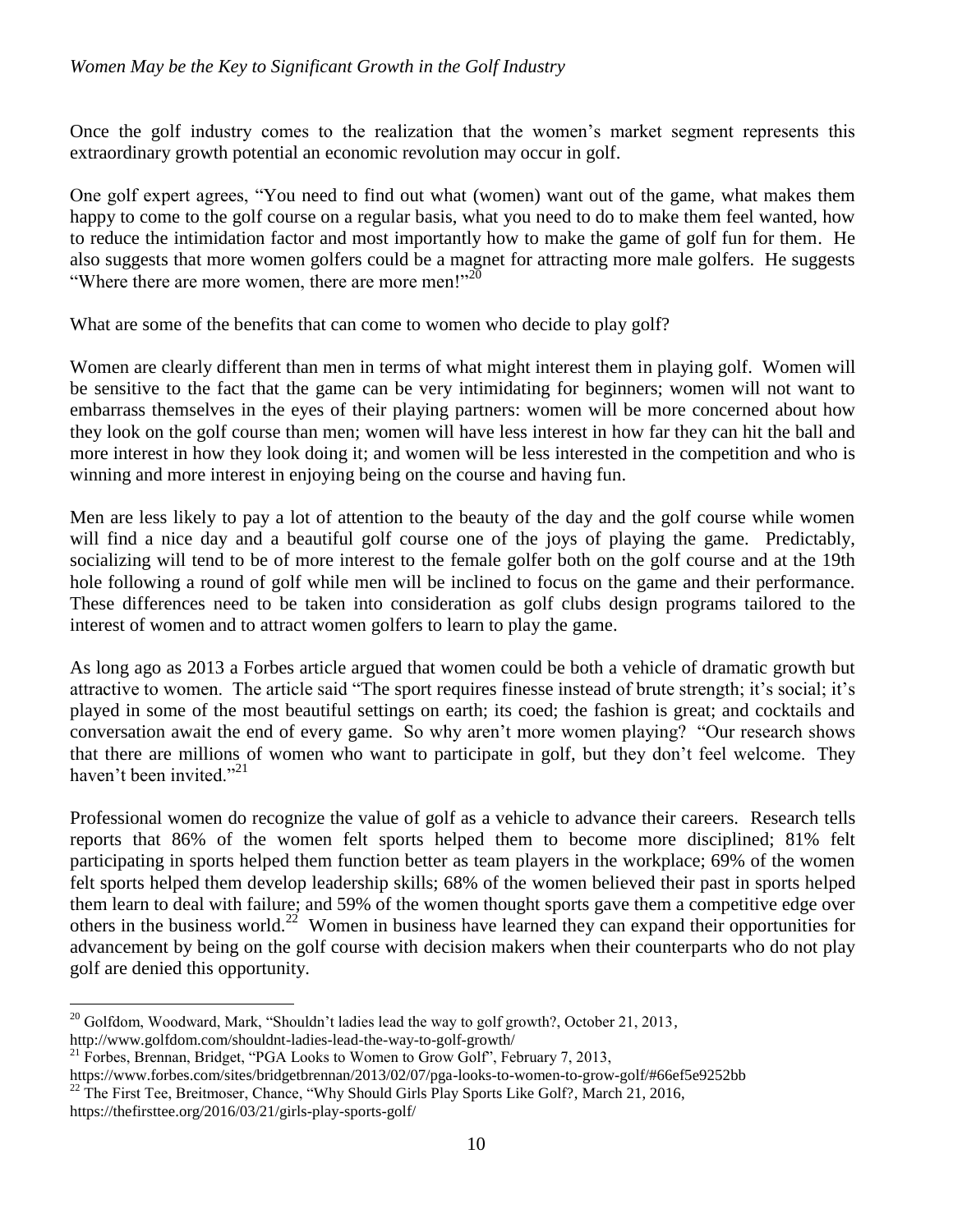The opportunity to find a quality relationship with a member of the opposite sex may be a primary motivator for a woman to learn the game. Dating today for women is a challenge for many women. Online dating has eased the need to seek a companion in a social club or bar. However both of these options challenge the women seeking a male relationship to identify men who have the qualities that they hope to find in a mate. Both of these venues are populated by men who are dishonest about themselves and what they value in a relationship.

In contrast men significantly outnumber women on the golf course and represent a demographic that most women would find attractive. The profile of the male golfer tells women that 32% are single, 67% have college degrees, most are professionals with 50% holding white-collar positions and are financially secure with the median household income for U.S. golfers being over \$100,000 annually.<sup>23</sup>

More importantly, golf is a game that will bring out the best and the worst of most golfers. A women looking for a male companion can observe the true nature of most of the men they play golf with. If the man they are paired with on the course is honest, respectful, engages in proper golf etiquette, controls his temper, does not use offensive language and demonstrates concern for preserving the environment and is more interested in having fun than achieving the ultimate score it is likely he will have those same values in a relationship and in life. It is hard for most men (and women) who play golf to mask their true character and personality, a refreshing thought for most women looking for a quality relationship with a man.



*Couple enjoying a round of golfviii*

Golf Digests' Stina Sternberg agrees. She advises that that a golf date can be and a valuable and delicate experience. She says "In a short amount of time, your date will be exposed to all your personality traits, even those you'd hoped to keep hidden. There's no disguising who you really are on the golf course." The same is true of your date's behavior. She goes on to note "My last golf date went so well - we're now married with two kids." If the date doesn't go well the women has only invested 4 or 5 hours in

 $\overline{a}$ <sup>23</sup> Credi Donkey, Lake, Rebecca, "23 Golf Player Demographic Statistics That Might Surprise You", April 11, 2015, https://www.creditdonkey.com/golf-player-demographic.html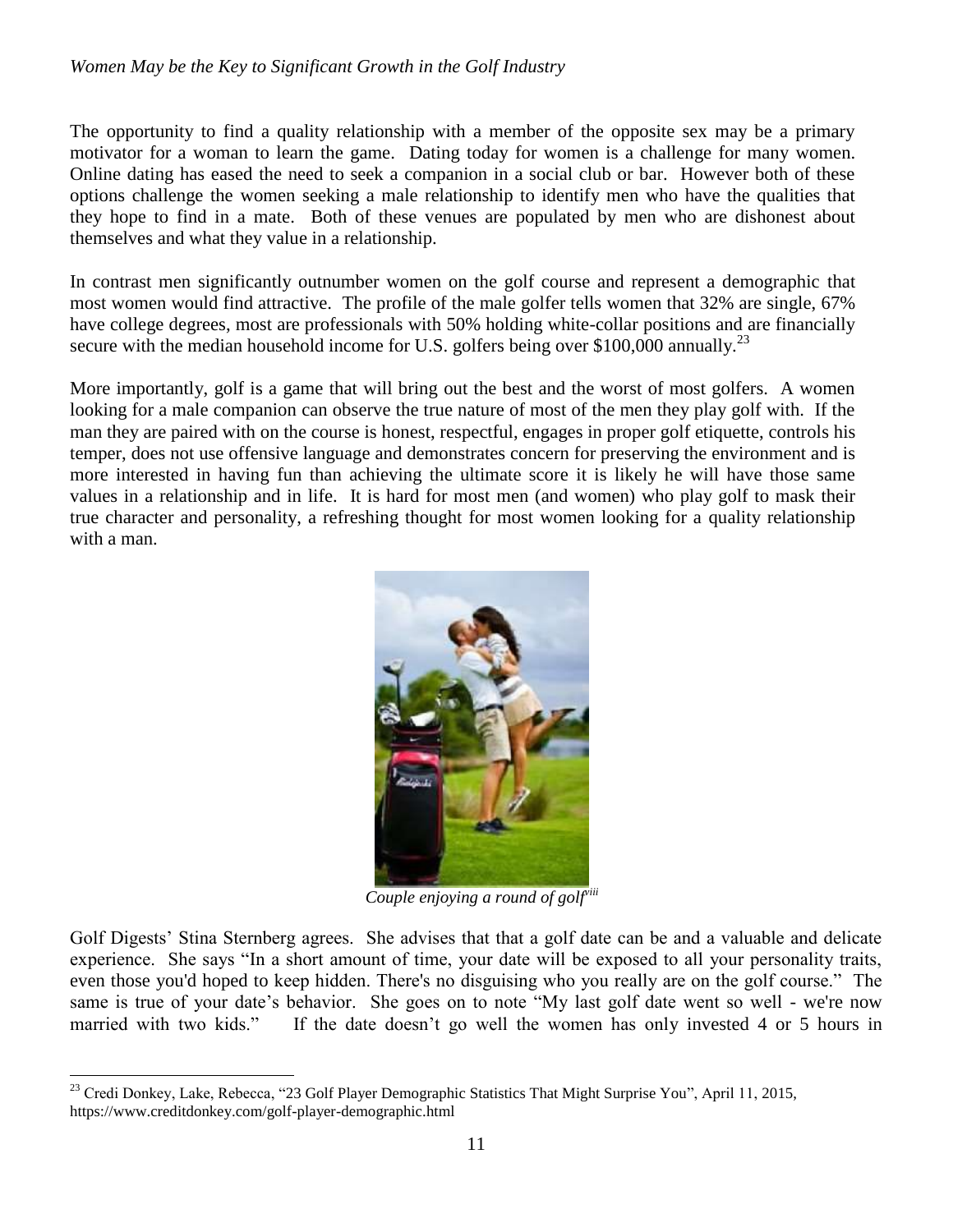determining the potential of a relationship or that a relationship will not work, compared to wasting months and sometimes years in finding out the truth about a male companion away from the golf course.

While no solid research could be found on the topic, it would appear that married couples who play golf together stay together. Indeed, while the largest percentage of golfers is composed of men between the ages of 18 and 59, and seniors easily outnumber younger players. The average age of golfers in the U.S. is  $54.<sup>24</sup>$  When a male and female twosome is observed on the golf course it is likely to be an older couple who have learned that it is more fun to play together and compete against their individual GHIN handicaps and reinforcing the quality of the relationship rather than for one of the partners remaining at home, feeling left out and missing out on an enjoyable and healthful outdoor experience tapped off with a few adult beverages at the 19th hole. Just think of the potential; more women playing golf may lead to happier marriages and a reduction in the divorce rate.

Based on the information detailed in this article it is clear that the "gentleman only women forbidden" culture has which has prevailed in golf has been a major deterrent to women having an interest or being attracted to the game of golf. It is difficult to understand why the golf industry has not recognized the extraordinary business growth opportunity that could be achieved were this culture to be abandoned and programs were developed based on the First Tee and LPGA Girls Program to attract and educate women as to the fun they could have on the golf course.

In an effort to increase women's participation in golf the author has written a book entitled "The Women's Guide to Learning to Play Golf for Fun." The book is tailored to address the question "Why should a women play golf?" based on a women's interest and needs, and how learning to play golf might be achieved without being intimidated by the game or having to contend with the obstacles that have caused women in the past to not consider golf as a sport of interest.

In the final analysis having more women play golf could be a win, win, win situation for the women who discover the fun associated with the great game of golf, the golf industry by capitalizing on an extraordinary new growth opportunity and for men who play the game by having a more attractive option for a golf partner.

So the challenge to the golf industry is to get their heads out of the sand, wake up to the opportunity and begin to design and offer marketing and instructional programs that would create interest on the part of the millions of women who are interested in playing golf.

Ladies, grab your golf clubs, head out to the golf course and join in the fun!

Article by: Dr. John T. Whiting Golf Event Photos 15 Village Way - Unit 6 Vernon, NJ 07462 john.whiting@golfeventphotos.com 973-764-0375

 $\overline{a}$ <sup>24</sup> Credit Donkey, Lake, Rebecca, "23 Golf Player Demographic Statistics that Might Surprise You,", April 11, 2015, https://www.creditdonkey.com/golf-player-demographic.html